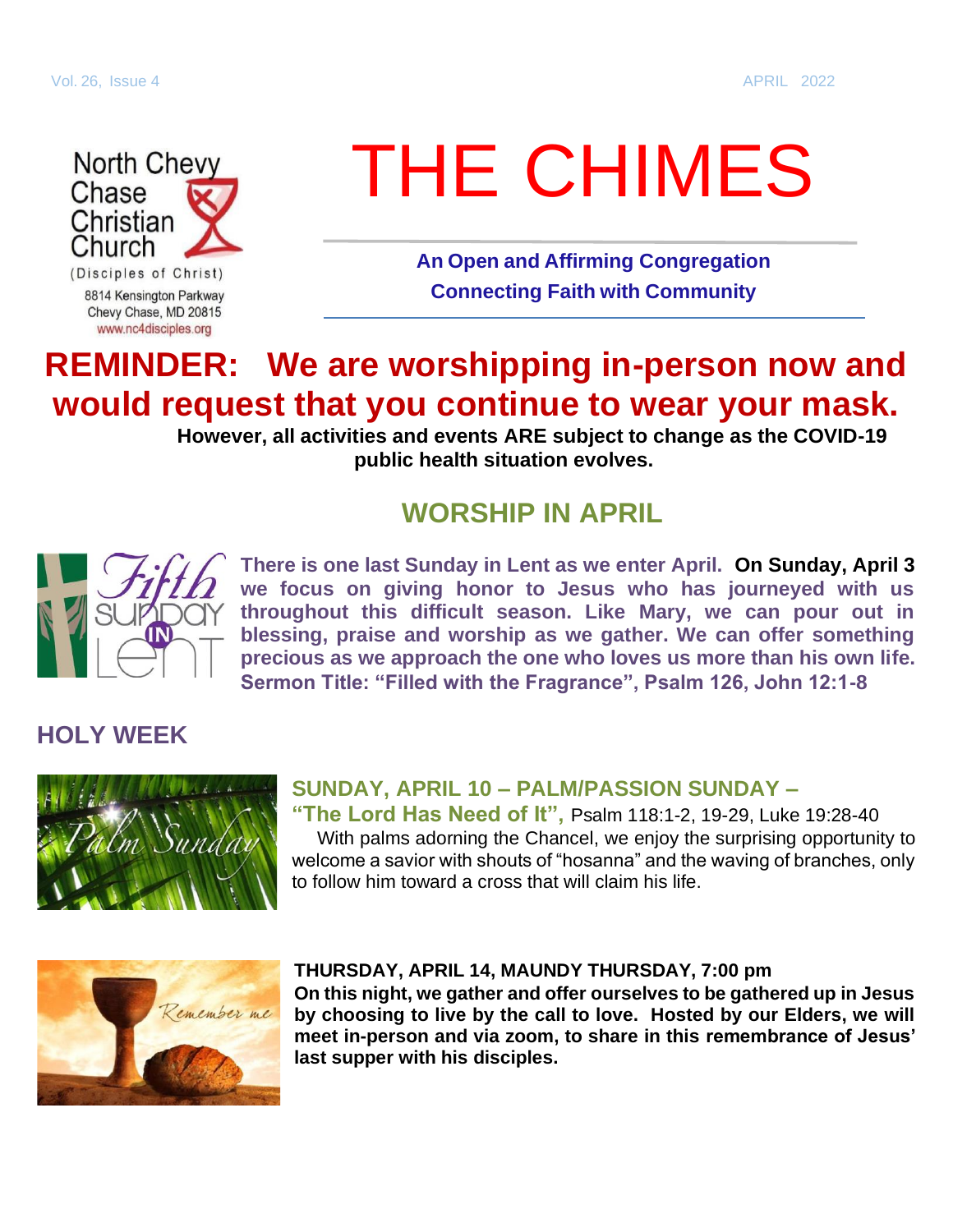

# **Easter Sunday, April 17** • **11:00 a.m. Easter Worship with**

**special music and Readers' Theatre drama**

• **Noon- Easter Egg Hunt on the lawn with a visit by a special guest!** 

**Sunday, April 24 DETAILS TBA**



[PROPHETIC VOICES:](https://nc4disciples.us2.list-manage.com/track/click?u=6288ec387c19e05b3db8cdc15&id=f9bce5587e&e=d821ba81a6) Last Session: Tuesday, April 5, 6:30 p.m. **via Zoom, for viewing of video and discussion**

**\_ \_ \_ \_ \_ \_ \_ \_ \_ \_ \_ \_ \_ \_ \_ \_ \_ \_ \_ \_ \_ \_ \_ \_ \_ \_ \_ \_ \_ \_**

Our last session will cover American journalist, social activist and anarchist , Dorothy Day, who, after a bohemian youth, became a Catholic without abandoning her social and anarchist activism. She was perhaps the best-known political radical among American Catholics.

#### **BIRTHDAYS & NEWS**



4/4 Christine Schadeberg Wydro 4/9 Claire Bergesen 4/12 Diane Knight 4/13 Carrie Lee 4/14 Michael Harper 4/20 Ashley Bergesen 4/25 Dan Longo 4/25 Drew Thomason

~ ~ ~ ~ ~ ~ ~ ~ ~ ~ ~ ~ ~ ~ ~ ~ ~ ~ ~ ~ ~ ~ ~ ~ ~ ~ ~ ~ ~ ~ ~ ~ ~ ~ ~ ~ ~ ~ ~ ~



to **Anne-Marie Crawford** who will be retiring mid-April from Standard Property Management after 36 years with the company.

#### **Pastoral Concerns:**

Please to continue to keep these families in your prayers: Laird & Evelyn Thomason; the Perry & Kaye families; Will Solomon & May Paradise; Jewel Barlow's sister & brotherin-law; Larry Petrovich's sister, Diane; the people of Ukraine and Russia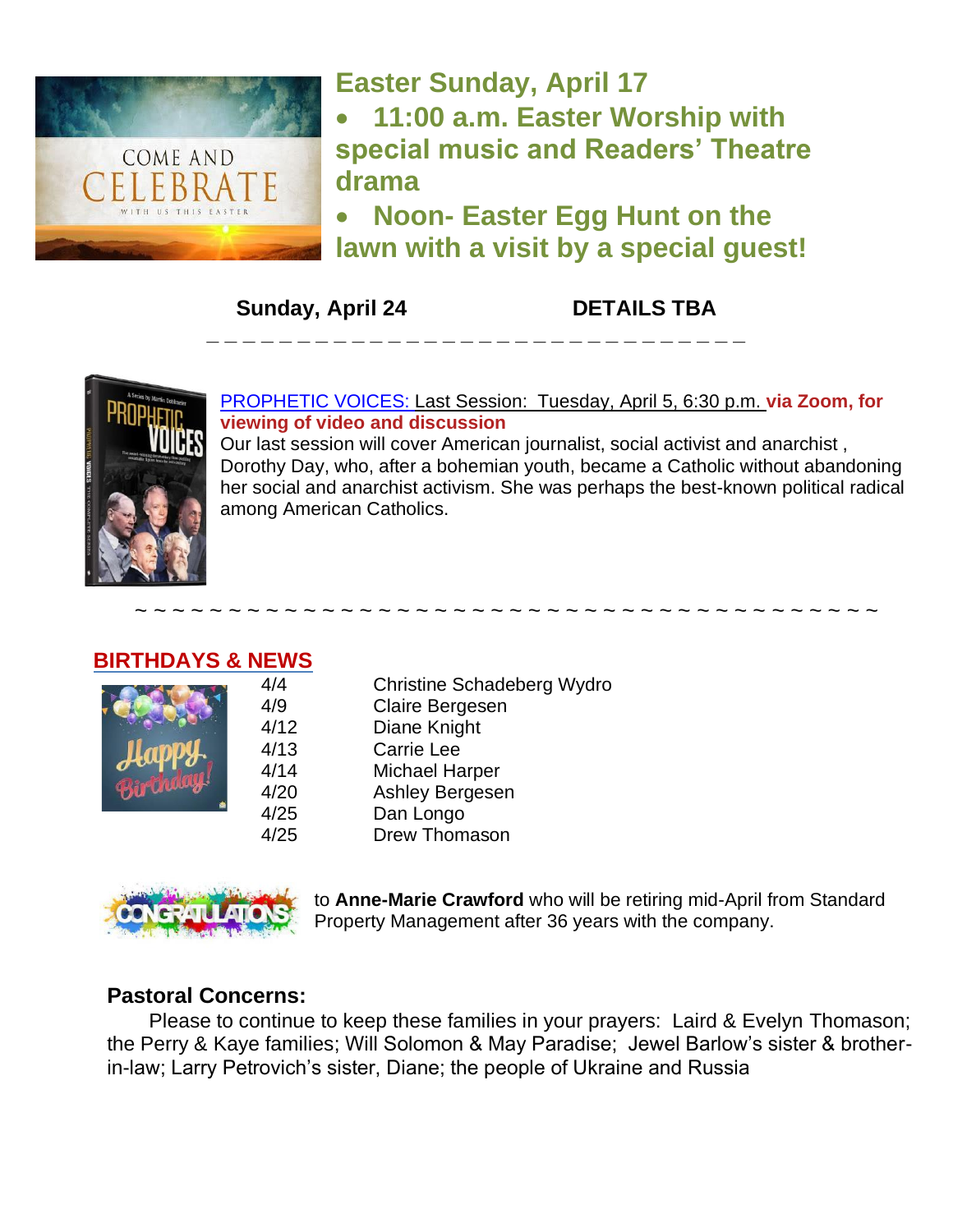



**[St. Andrew Ukrainian Orthodox Church](https://www.standrewuoc.org/) (Silver Spring) [RazomforUkraine](https://razomforukraine.org/) [Save the Children](https://support.savethechildren.org/site/Donation2?df_id=5751&mfc_pref=T&5751.donation=form1) [International Rescue Committee](https://donate.wck.org/give/393234#!/donation/checkout) [WHO Foundation](https://donate.wck.org/give/393234#!/donation/checkout) [World Central Kitchen](https://donate.wck.org/give/393234#!/donation/checkout) (Chef Andre's org) [Week of Compassion](https://www.weekofcompassion.org/stories/category/ukraine)**



**The Easter Offering will be received by Sundays, April 10 & 17. This Special Day Offering supports several of the general ministries of the Christian Church. Your gift supports college students in leadership development programs, global mission partners, health and social service ministries, the formation of new congregations, support for pastors and chaplains, and so much more. Our Goal for this year is: \$2,200.**

**There will be offering envelopes in the bulletins on these two Sundays, or you may go on-line via Realm to make an on-line contribution.**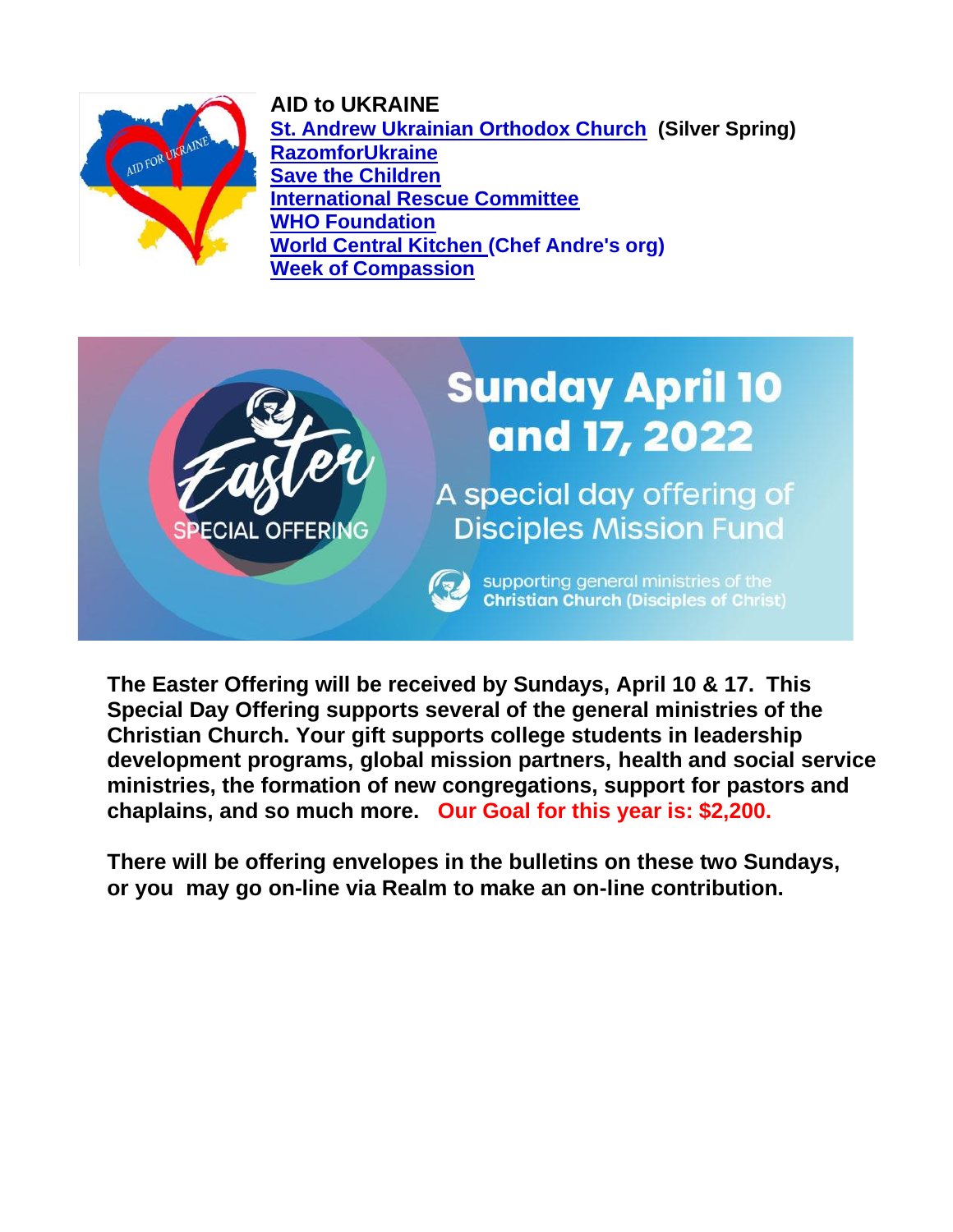### **APRIL 9, 9AM-NOON COMMUNITY SHREDDING/WIDER CIRCLE & DIAPER BANK COLLECTION**

# **It's Spring Cleaning Day!**

**Back** parking lot



**MUSICAL** entertainment **BY the PAUL CARR JAZZ ACADEMY teens!** 

Onsite shredding truck to safely destroy your papers & files Onsite donation of housewares, furniture, linens, professional adult clothes & children's clothes Onsite Diaper, wipes & baby supplies collection Location: Parking lot of North Chevy Chase Christian Church 8814 Kensington Parkway Chevy Chase, MD 20815 Date: Saturday, April 9th Time: 9am - Noon

#### R I A H

# **Shredding Specifics:**

- Onsite paper shredding truck can hold 12,000 pounds of shredded material
- Witness the destruction of your documents
- Confidential information and documents securely destroyed

# **A Wider Circle's Essential Support:**

A Wider Circle's largest program, redistributing large & small home goods from community donors to families transitioning out of shelters, escaping domestic violence, or otherwise living without their basic need items. It is the only program providing this service free-of-charge across the entire Washington, DC region.

# **Greater DC Diaper Bank**

Empowers families & individuals throughout the DMV by providing a reliable and adequate source of basic baby needs and personal hygiene products.

- Diapers & pullups (open packages accepted)
- Formula
- Baby food & toddler snacks
- New and unopened bottles and nipples
- New and unopened pacifiers
- Wipes
- Diaper rash cream
- Baby wash

#### Co-Hosted by the North Chevy Chase Christian Church | www.nc4disciples.org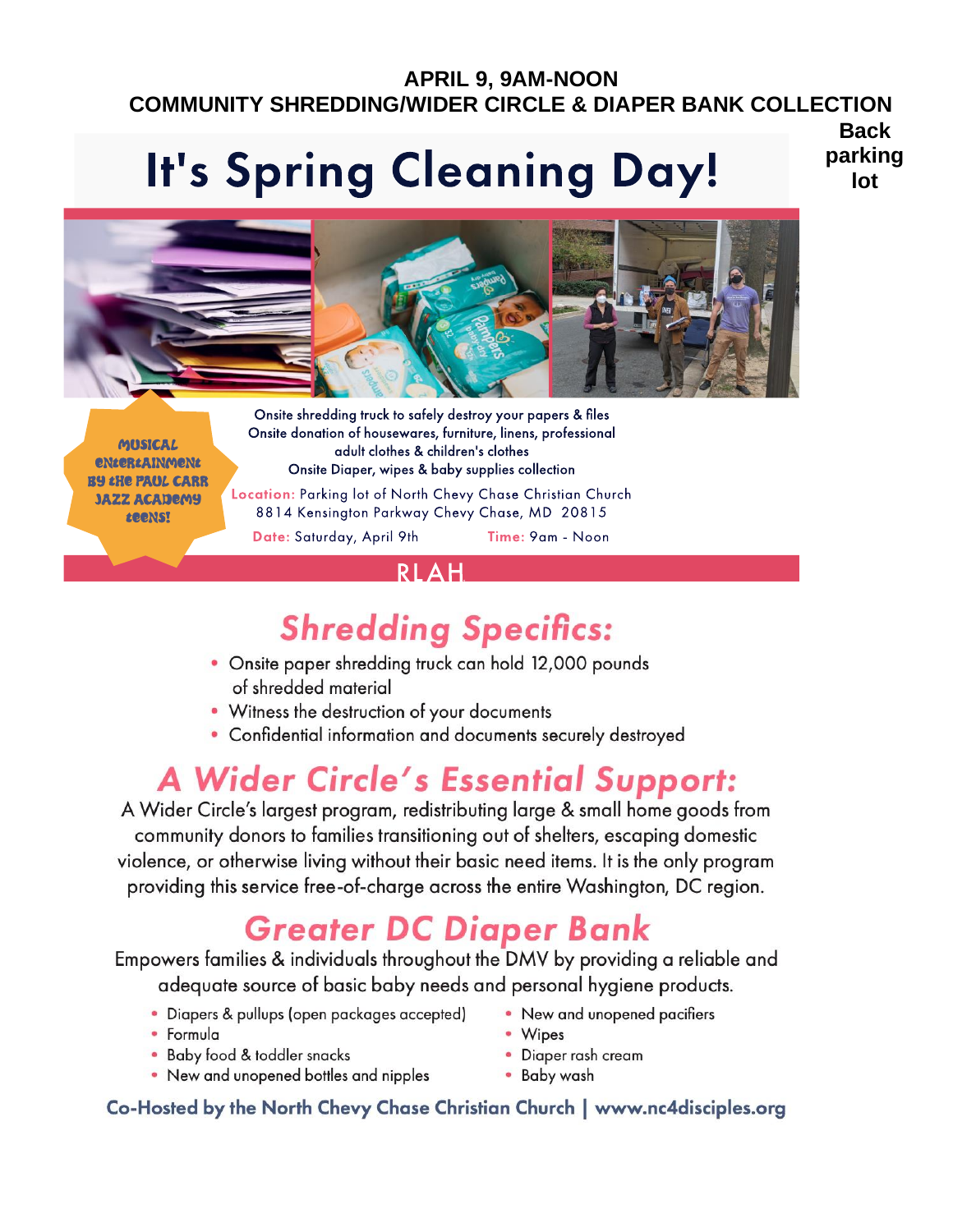| <b>APRIL 2022</b>                                                                                                                                                                                                   |                                                                                     |                                                                                                                                   |                                                                                                       |                                                                                                                               |                                                                                                   |                                                                                                                                                                      |
|---------------------------------------------------------------------------------------------------------------------------------------------------------------------------------------------------------------------|-------------------------------------------------------------------------------------|-----------------------------------------------------------------------------------------------------------------------------------|-------------------------------------------------------------------------------------------------------|-------------------------------------------------------------------------------------------------------------------------------|---------------------------------------------------------------------------------------------------|----------------------------------------------------------------------------------------------------------------------------------------------------------------------|
| <b>SUNDAY</b>                                                                                                                                                                                                       | <b>MONDAY</b>                                                                       | <b>TUESDAY</b>                                                                                                                    | <b>WEDNESDAY</b>                                                                                      | <b>THURSDAY</b>                                                                                                               | <b>FRIDAY</b>                                                                                     | <b>SATURDAY</b>                                                                                                                                                      |
| RECURRING EVENTS LEGEND: CR-Community Room; HH-Harlow Hall; SANCT=Sanctuary; WL=Weir Lounge; MC=Memorial Chapel<br><b>CHURCH EVENTS IN BOLD</b>                                                                     |                                                                                     |                                                                                                                                   |                                                                                                       |                                                                                                                               |                                                                                                   |                                                                                                                                                                      |
|                                                                                                                                                                                                                     |                                                                                     |                                                                                                                                   |                                                                                                       |                                                                                                                               | 1<br>6P - SHN (off<br>site)                                                                       | $\overline{2}$<br>9:30A _ SHN (off<br>site)<br>10am-4pm NCOS<br>HH)                                                                                                  |
| 3<br>11A - Hybrid<br><b>Worship (Sanc.)</b><br><b>Coffee</b><br><b>Fellowship</b><br>12P-Rwandan<br>Prayer (Chapel)<br>1P - Rwandan<br>Worship (Sanc)                                                               | 4<br>(Rev. Tatham's<br>Day Off)<br>$8:15 P - AA$<br>(HH)                            | 5<br>10A: - Prayer<br><b>Group</b><br>(Zoom)<br>6:30P-LAST<br><b>Prop.Voices</b><br><b>Video</b><br>7:30P - AA (HH)               | 6<br>6P - Gerrymanders<br>(HH)<br>7:30P - Gateway AA                                                  | $\overline{7}$<br>$10am-5pm -$<br>Needlechasers<br>(HH)<br>$5-9P -$ Jazz<br>Academy<br>(HH/Upstairs<br>Classroom)             | 8<br>6P-SHN (off<br>site)                                                                         | 9<br>$9:30A - SHN$ (off<br>site)<br>9am-Noon -<br><b>Community</b><br><b>Shredding/Wider</b><br><b>Circle &amp; Diaper</b><br><b>Bank donations</b><br>(Parking Lot) |
| 10<br><b>PALM SUNDAY</b><br>11A - Hybrid<br><b>Worship (Sanc.)</b><br><b>Coffee</b><br><b>Fellowship</b><br>12P-Rwandan<br>Prayer (Chapel)<br>1P - Rwandan<br>Worship (Sanc)<br>1P - MUM Pantry<br>(off site)       | 11<br>(Rev. Tatham's<br>Day Off)<br>8:15 P - AA<br>(HH)                             | 12<br>10A: - Prayer<br><b>Group</b><br>(Zoom)<br>7:30P - AA (HH)                                                                  | 13<br>6P - Gerrymanders<br>(HH)<br>7:30P - Gateway AA<br>(off-site)                                   | 14<br>$5-9P -$ Jazz<br>Academy<br>(HH/Upstairs<br>Classroom)<br>$7PM -$<br><b>Maundy</b><br><b>Thursday</b><br><b>Service</b> | 15<br><b>GOOD</b><br><b>FRIDAY/</b><br><b>Passover</b><br><b>Begins</b><br>6P - SHN (off<br>site) | 16<br>$9:30A - SHN$ (off<br>site)<br>6-10P: SHN 2nd<br>Night Passover<br>Seder (                                                                                     |
| <b>17 EASTER</b><br>11A - Hybrid<br><b>Worship (Sanc.)</b><br><b>Noon-Easter</b><br><b>Egg Hunt (In</b><br>case of rain:<br><b>Harlow Hall)</b><br>12P-Rwandan<br>Prayer (Chapel)<br>1P - Rwandan<br>Worship (Sanc) | 18<br>(Rev. Tatham's<br>Day Off)<br>$6:30P - NCOS$<br>(CR)<br>$8:15 P - AA$<br>(HH) | 19<br>10A: - Prayer<br><b>Group</b><br>(Zoom)<br>7P: Zoom Board<br><b>Meeting</b><br>7P-Village of NCC<br>(CR)<br>7:30P - AA (HH) | 20<br>6P - Gerrymanders<br>(HH)<br>7:30P - Gateway AA<br>(off-site)                                   | 21<br>$5-9P -$ Jazz<br>Academy<br>(HH/Upstairs<br>Classroom)                                                                  | 22<br>6P - SHN (off<br>site)                                                                      | 23<br>$9:30A - SHN$ (off<br>site)                                                                                                                                    |
| 24<br>11A - Hybrid<br><b>Worship (Sanc.)</b><br><b>Coffee</b><br><b>Fellowship</b><br>12P-Rwandan<br>Prayer (Chapel)<br>1P - Rwandan<br>Worship (Sanc)                                                              | 25<br>(Rev. Tatham's<br>Day Off)<br>$8:15 P - AA$<br>(HH)                           | 26<br>10A: - Prayer<br><b>Group</b><br>(Zoom)<br>7:30P - AA (HH)                                                                  | 27<br>$9A-3P-$<br>Needlechasers (HH)<br>6P - Gerrymanders<br>(HH)<br>7:30P - Gateway AA<br>(off-site) | 28<br>$5-9P -$ Jazz<br>Academy<br>(HH/Upstairs<br>Classroom)                                                                  | 29<br>8A-6P -<br><b>NCOS</b><br>Auction<br>(HH)<br>6P - SHN (off<br>site)                         | 30<br>8A-6P - NCOS<br>Auction<br>(HH)<br>9:30A-SHN (off-<br>site)                                                                                                    |